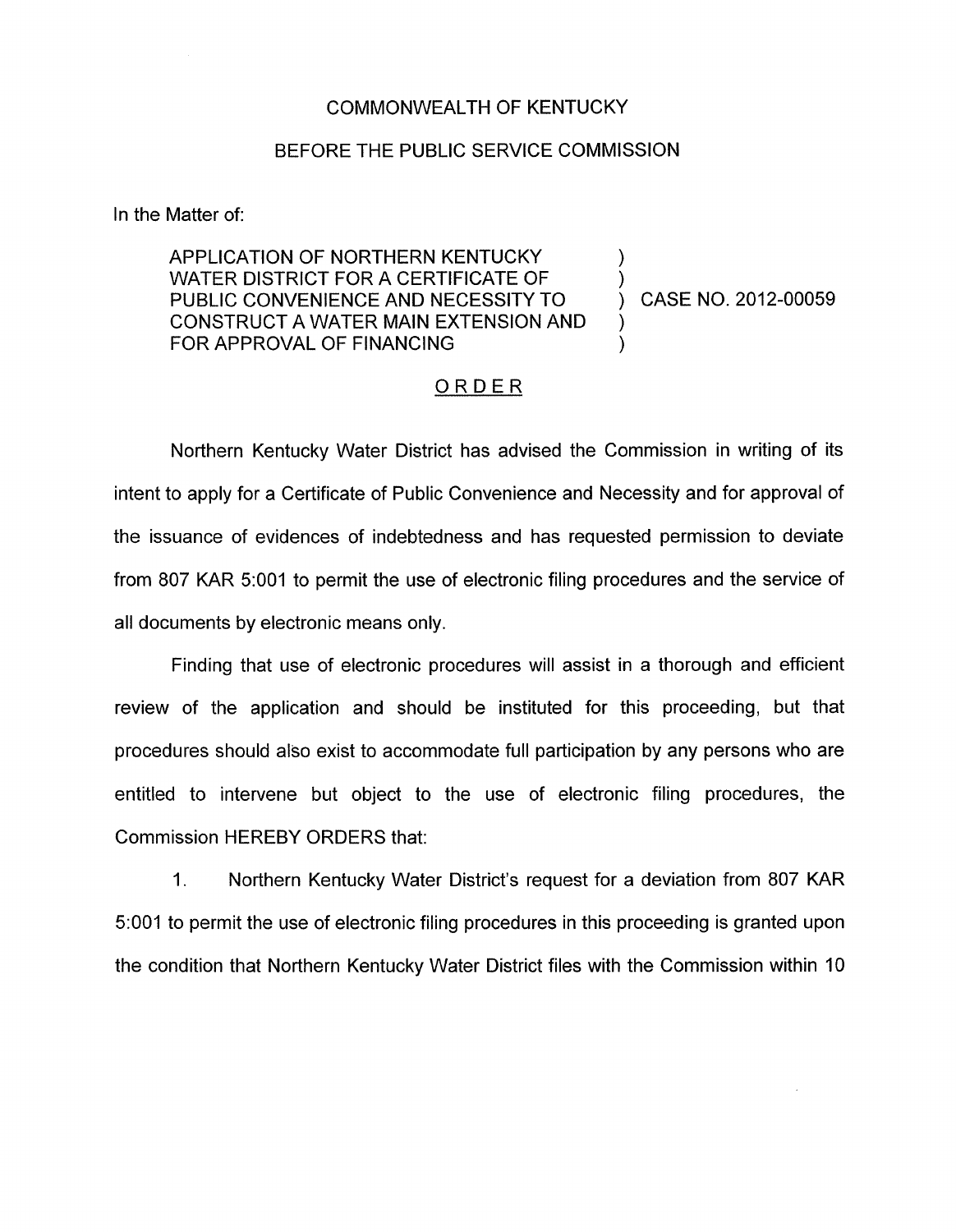days of the date of this Order a written waiver of all rights to service of Commission orders by United States mail.'

2. When a conflict exists between the procedures set forth in 807 KAR 5:OOl and those established in this Order, the parties shall comply with this Order.

**3.** All pleadings, documents, and exhibits shall be filed with the Commission by uploading an electronic version of the document using the Commission's E-Filing System at [https://psc.](https://psc) ky.gov/Security/account/login.aspx. The filing party shall also file one original and one paper copy with the Commission.

**4.** Each file in an electronic submission shall be:

a. In portable document format except as provided in paragraph **4(9** of this Order;

b. Search-capable;

c. Optimized for viewing on the Internet;

d. Bookmarked to distinguish sections of the pleading or document;

e. Scanned at a resolution of no less than 300 dots per inch if a

scanned document; and

f. If a spreadsheet, in Microsoft Excel format, self-contained, and without any linked references to or macro commands involving external files.

5. All electronic submissions shall include an introductory file in portable document format that is named "Read1st" and that contains:

a. A general description of the filing;

KRS 278.280 does not permit the Commission to deliver orders by means of electronic transmission rather than by United States mail unless each party to the proceeding has filed a written statement with the Commission in which it waives any right to service of Commission orders by mail and states that it or its authorized agent possesses the facilities to receive electronic transmissions. KRS 278.280 places delivery of electronic transmission on the same level as delivery by United States mail. It provides that "[wlhen service of a commission order is by electronic transmission, mailing shall be deemed to have occurred on the date the transmission of the order is completed." **1**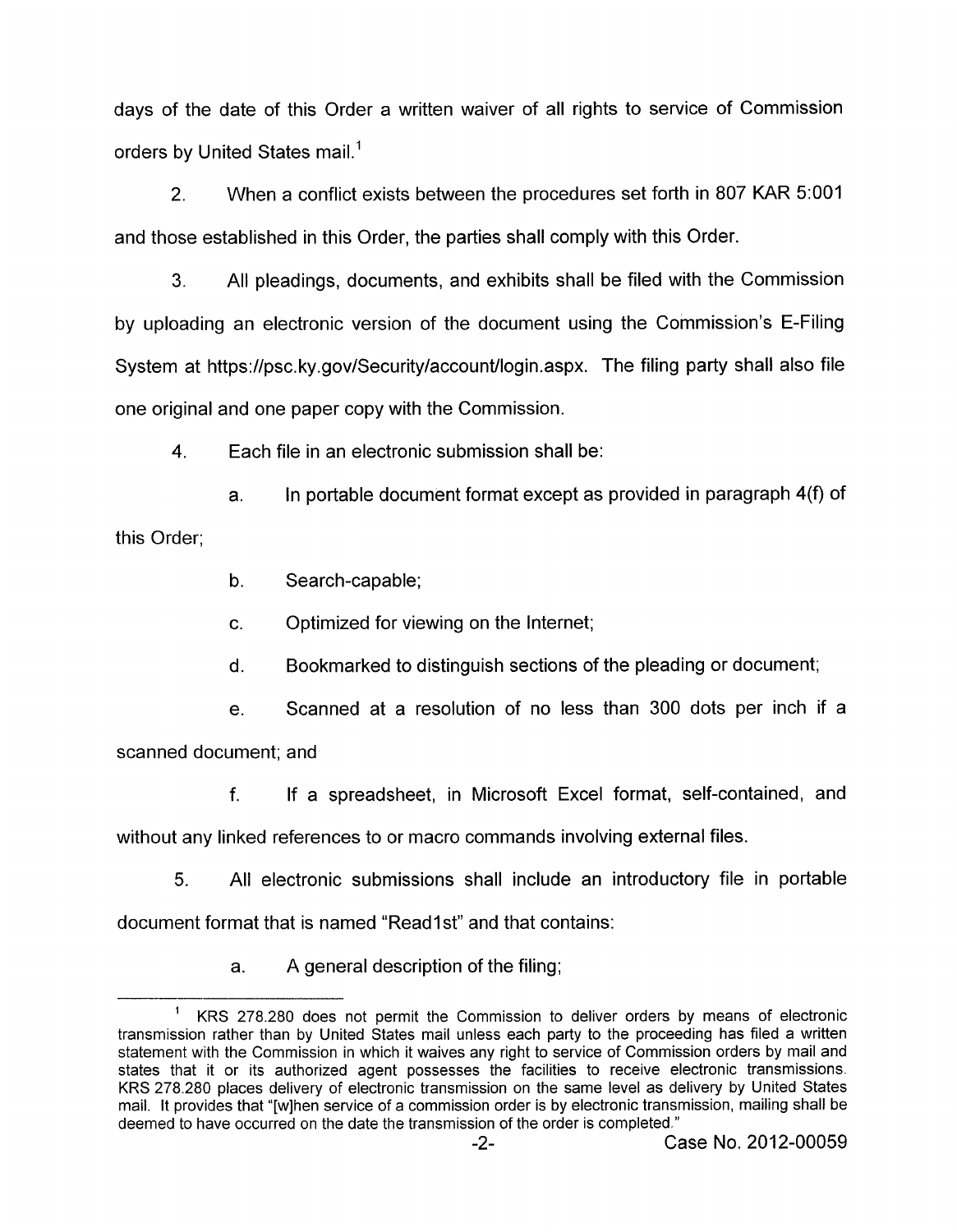b. A list of all materials not included in the electronic filing; and

c. A statement attesting that the electronically filed documents are a true representation of the original documents.

6. The "Readlst" file and any other document that normally contains a signature shall contain a signature in the electronically submitted document.

*7.* The electronic version of the cover letter accompanying the paper filing may substitute for a general description.

8. If the electronic submission does not include all documents contained in the paper version (e.g., confidential materials, materials that are too large or bulky to transfer by electronic medium), the absence of these documents shall be noted in the "Read 1 st" document.

9. 20 files. a. An electronic transmission or uploading session shall not exceed

> b. An individual file shall not exceed 50 megabytes.

c. If a filing party's submission exceeds the limitations established in paragraph  $9(a)$  or  $9(b)$ , the filer shall make its electronic submission in two or more consecutive electronic transmission or uploading sessions.

10. When filing any document with the Commission, the filing party shall certify that:

a. The electronic version of the filing is a true and accurate copy of each document filed in paper medium;

b. The electronic version of the filing has been transmitted to the Commission: and

**-3-** Case No. 2012-00059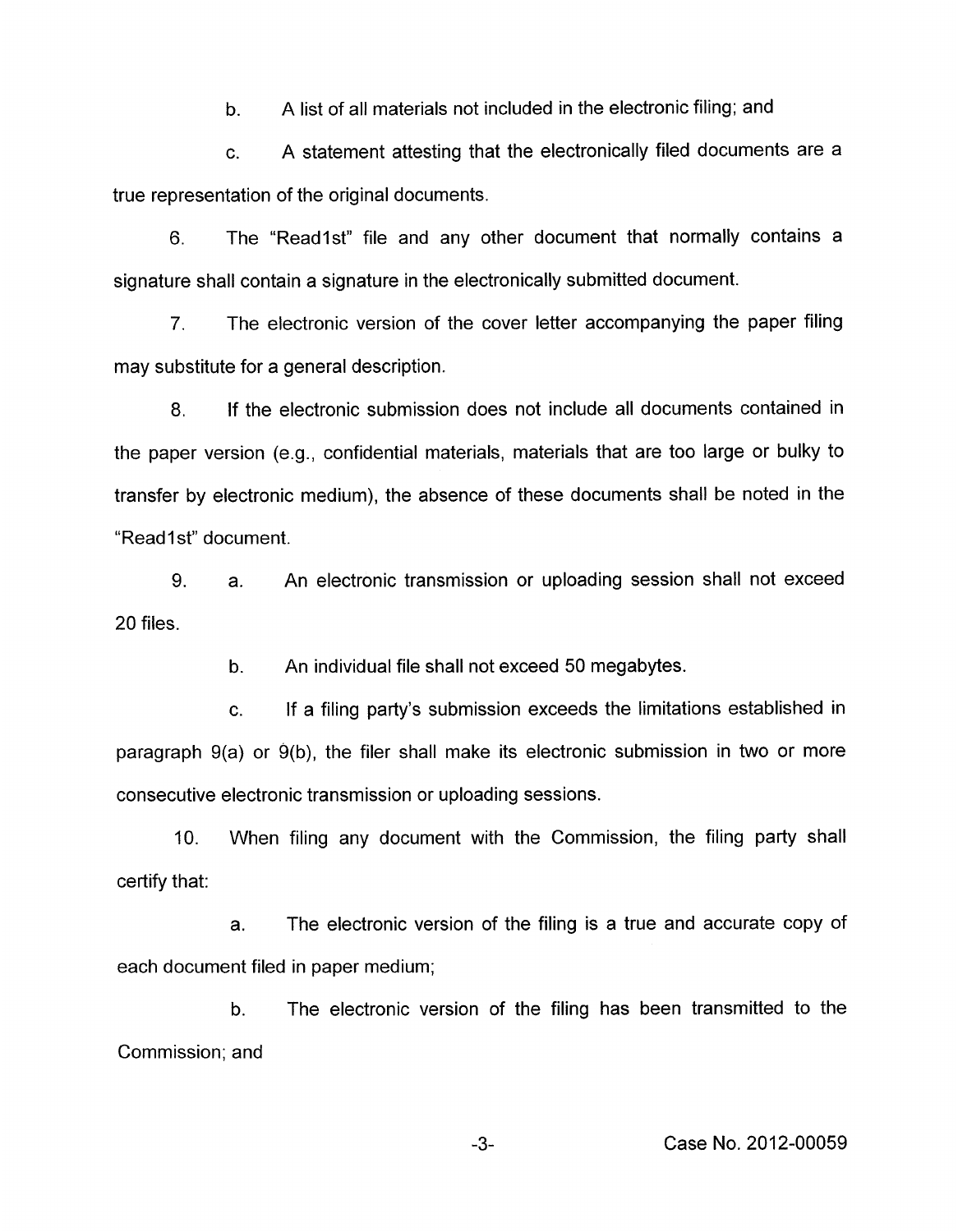c. A copy of the filing in paper medium has been mailed to all parties that the commission has excused from participation by electronic means.

11. Upon completion of a party's uploading of an electronic submission, the Commission shall cause an electronic mail message to be sent to all parties of record advising of the electronic submission to the Commission.

12. Upon a party's receipt of this message, it shall be the receiving party's responsibility to access the Commission's electronic file depository at [http://psc.](http://psc)ky.gov/efs/EFS Search.aspx and view or download a copy of the submission.

A document shall be considered timely filed with the Commission if it has been successfully transmitted in electronic medium to the Commission within the time allowed for filing and the original and one copy in paper medium are filed at the Commission's offices no later than the second business day following the electronic filing. 13.

14. When submitting paper copies of electronically submitted documents, the filing party shall attach to the top of the paper submission a paper copy of the electronic mail message from the Commission confirming transmission and receipt of its electronic submission.

15. filing party shall: When submitting documents for which confidential treatment is sought, the

a. Submit an original in paper medium and an electronic copy of the petition requesting confidential treatment and setting forth the grounds pursuant to KRS 61.878 upon which the material should be classified as confidential and a copy of the material with those portions redacted for which confidentiality is sought.

-4- Case No. 2012-00059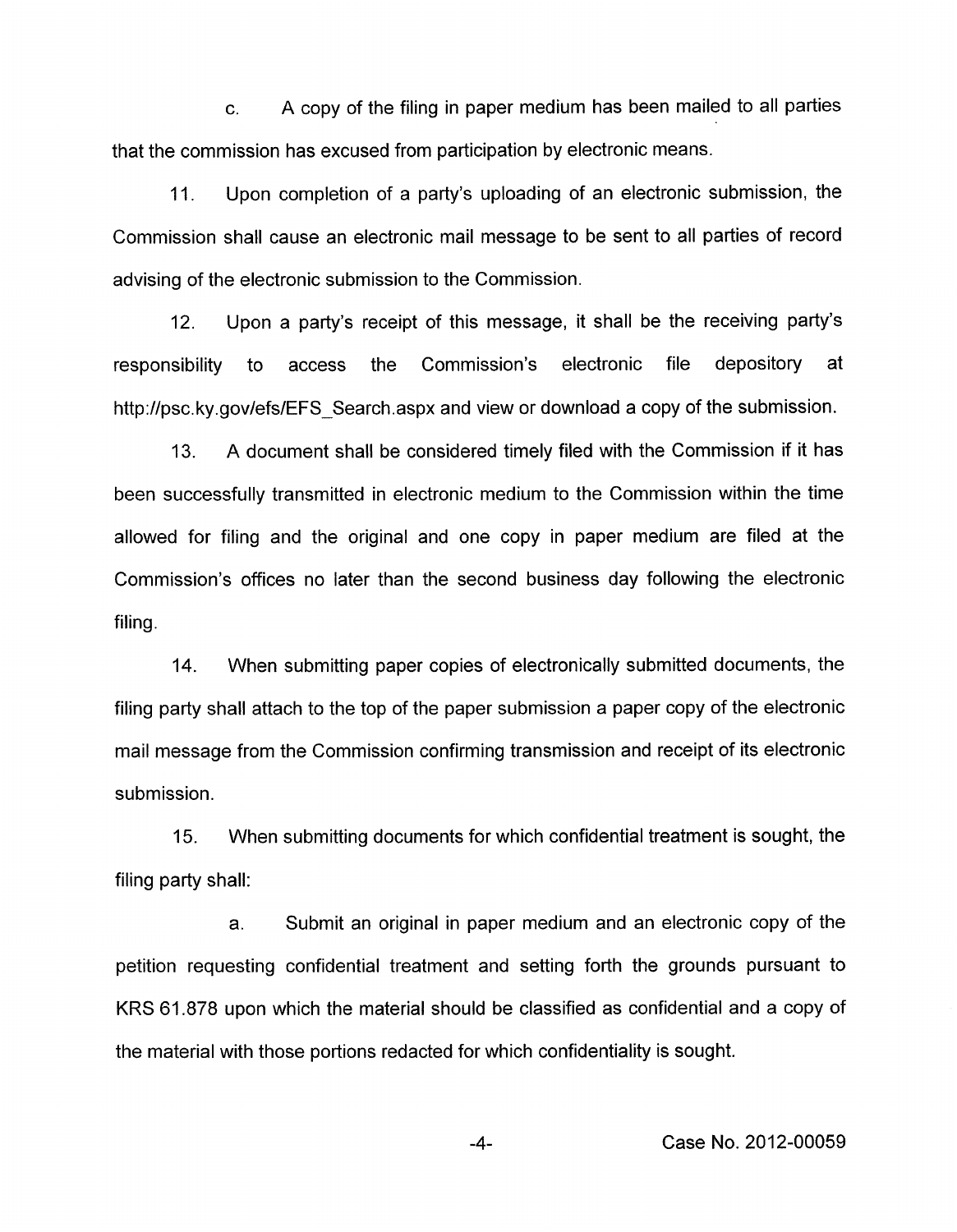b. Submit a paper copy of the material in question that identifies by underscoring, highlighting with transparent ink, or other reasonable means only those portions that would disclose confidential material unless deleted and a CD-ROM containing an electronic version of such material with highlighting.

16. Within ten days of the date of this Order, Northern Kentucky Water District shall file a statement as to whether it, or its agents, are capable of receiving electronic transmissions.

17. Unless it states its objection to the use of electronic filing procedures in its motion for intervention, a party granted leave to intervene in this proceeding shall:

a. Be deemed to have consented to the use of electronic filing procedures and the service of all documents and pleadings, including orders of the Commission, by electronic means; and

b. Within seven days of the date of an Order granting its intervention, file with the Commission a written statement that:

(1) United States mail; and It waives any right to service of Commission orders by

(2) It, or its authorized agent, possesses the facilities to receive electronic transmissions.

18. If a party objects to the use of electronic filing procedures and the Commission determines that good cause exists to excuse that party from the use of electronic filing procedures, service of documents on that party and by that party shall be made in accordance with 807 KAR 5:OOl.

19. If, within 10 days of the date of this Order, Northern Kentucky Water District fails to file with the Commission a written waiver of all rights to service of

-5- Case No. 2012-00059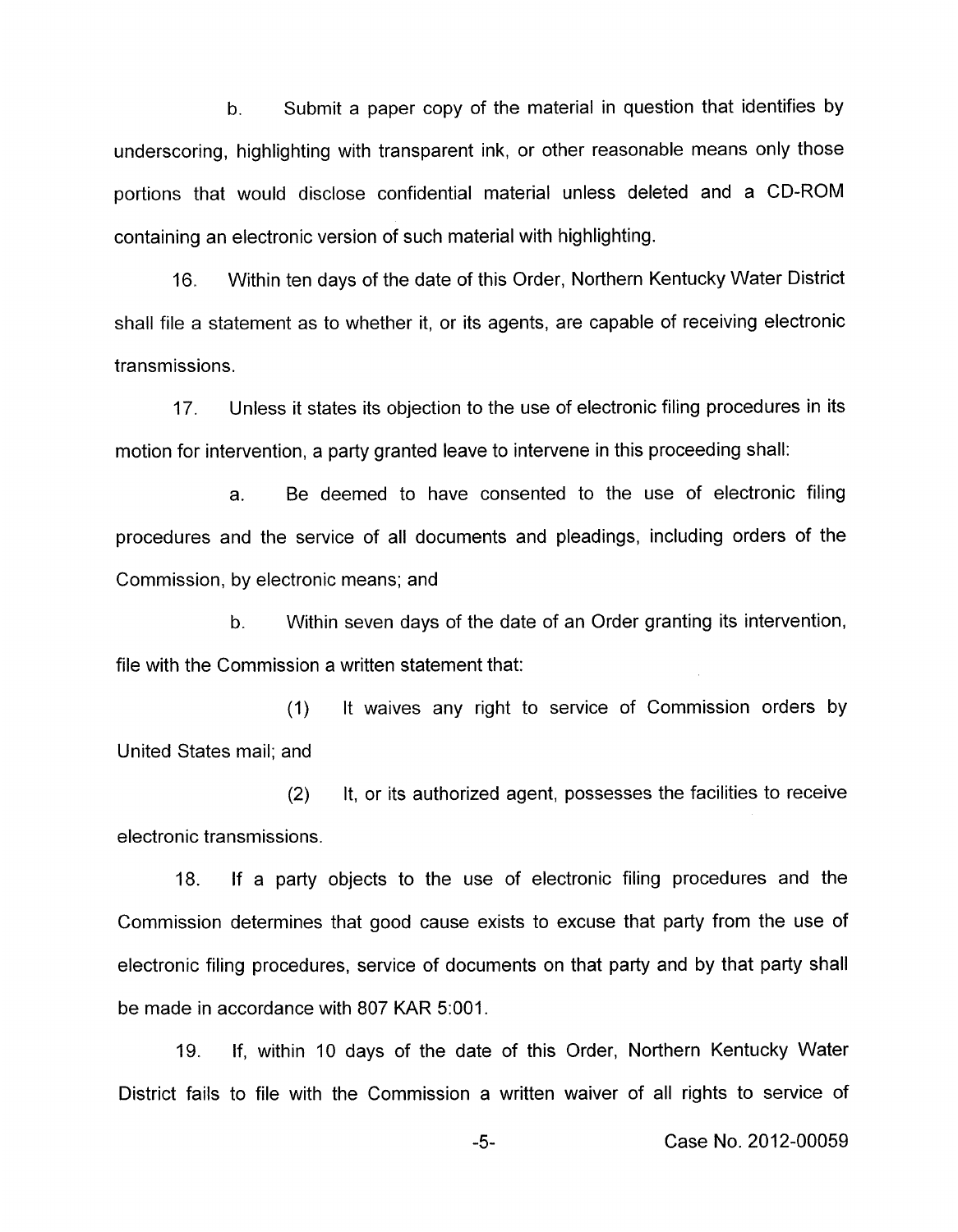Commission orders by United States mail, ordering paragraphs 1 through 18 are vacated and Northern Kentucky Water District's request for deviation is denied.

By the Commission

| PИ<br>ENTERED                                |
|----------------------------------------------|
| FEB 2 7 2012                                 |
| <b>KENTUCKY PUBLIC</b><br>SERVICE COMMISSION |

**AT** Executive Director

Case No. 2012-00059